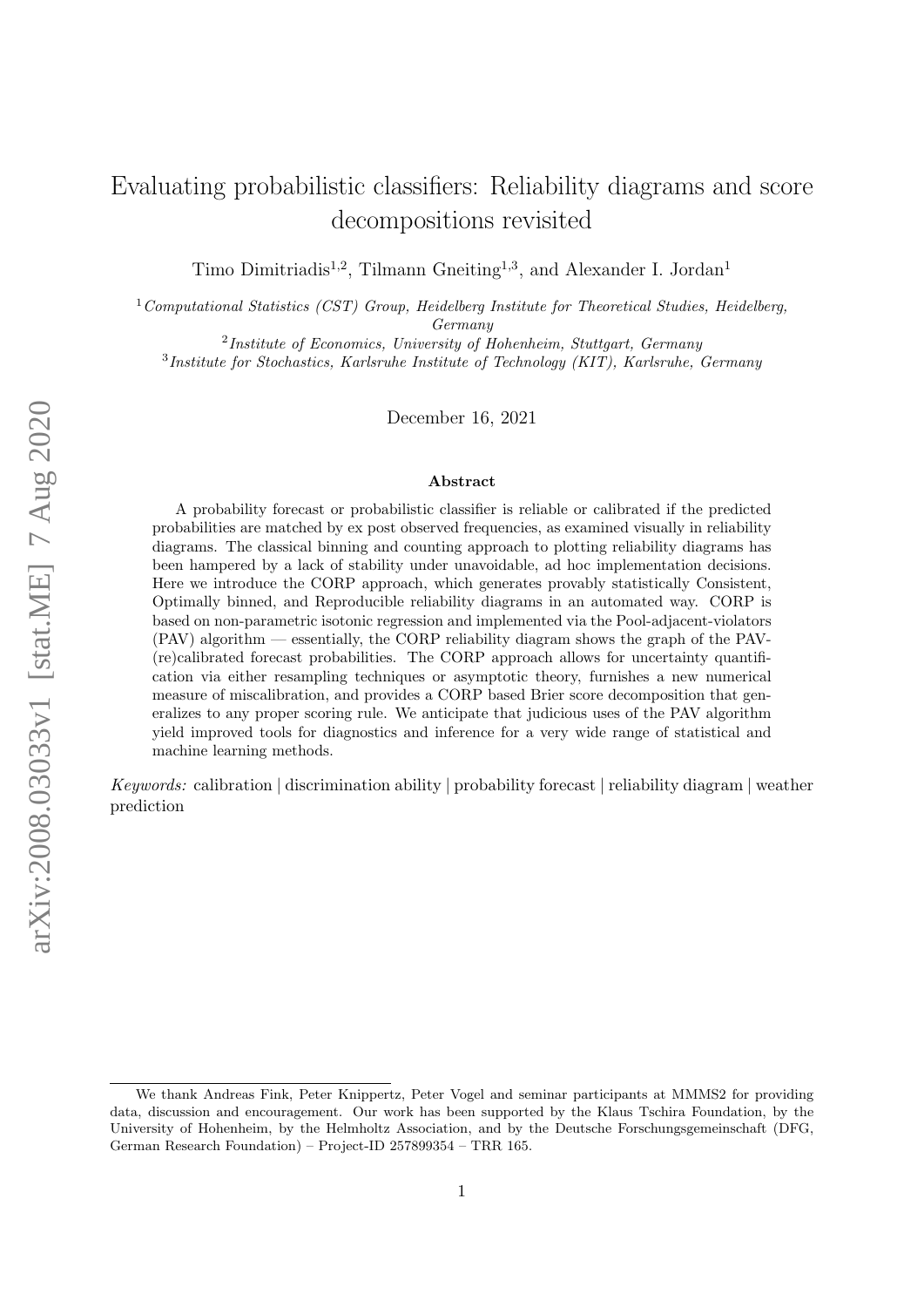#### 1 Introduction

Calibration or reliability is a key requirement on any probability forecast or probabilistic classifier. In a nutshell, a probabilistic classifier assigns a predictive probability to a binary event. The classifier is calibrated or reliable if, when looking back at a series of extant forecasts, the conditional event frequencies match the predictive probabilities. For example, if we consider all cases with a predictive probability of about .80, the observed event frequency ought to be about .80 as well. While for many decades researchers and practitioners have been checking calibration in myriads of applications  $(1, 2)$  $(1, 2)$  $(1, 2)$ , the topic is subject to a surge of interest in machine learning [\(3\)](#page-13-2), spurred by the recent recognition that "modern neural networks are uncalibrated, unlike those from a decade ago" [\(4\)](#page-13-3).

#### 2 Reliability diagrams: Binning and counting

The key diagnostic tool for checking calibration is the reliability diagram, which plots the observed event frequency against the predictive probability. In discrete settings where there are only a few predictive probabilities, such as, e.g.,  $0, \frac{1}{10}, \ldots, \frac{9}{10}, 1$ , this is straightforward. However, statistical and machine learning approaches to binary classification generate continuous predictive probabilities that can take any value between 0 and 1, and typically the forecast values are pairwise distinct. In this ubiquitous setting, researchers have been using the "binning and counting" approach, which starts by selecting a certain, typically arbitrary number of bins for the forecast values. Then, for each bin, one plots the respective conditional event frequency versus the midpoint or average forecast value in the bin. For calibrated or reliable forecasts the two quantities ought to match, and so the points plotted ought to lie on, or close to, the diagonal  $(2, 5)$  $(2, 5)$  $(2, 5)$ .

In Fig.  $1(a,c,e)$  $1(a,c,e)$  we show reliability diagrams based on the binning and counting approach with a choice of  $m = 10$  equally spaced bins for 24-hour ahead daily probability of precipitation forecasts at Niamey, Niger in July–September 2016. They concern three competing forecasting methods, including the world-leading, 52-member ensemble system run by the European Centre for Medium-Range Weather Forecasts (ENS, [6\)](#page-13-5), a reference forecast called extended probabilistic climatology (EPC), and a purely data-driven statistical forecast (Logistic), as described by Vogel et al. [\(7,](#page-13-6) Fig. 2).

Not surprisingly, the classical approach to plotting reliability diagrams is highly sensitive to the specification of the bins, and the visual appearance may change drastically under the slightest change. We show an example in Fig.  $2(a-c)$  $2(a-c)$  for a fourth type of forecast at Niamey, namely, a statistically postprocessed version of the ENS forecast called ensemble model output statistics (EMOS), for which choices of  $m = 9$ , 10, or 11 equidistant bins yield drastically distinct reliability diagrams. This is a disconcerting state of affairs for a widely used data analytic tool, and contrary to well-argued recent pleas for reproducibility [\(8\)](#page-13-7) and stability [\(9\)](#page-13-8). Similar instabilities under the binning and counting approach have been reported for numerical measures of calibration, even when the size n of the dataset considered is large  $(10, p. 6, 11,$  $(10, p. 6, 11,$  $(10, p. 6, 11,$ Sect. 3.1).

While methods for the choice of the binning and related implementation decisions for reliability diagrams have been proposed in the literature [\(5,](#page-13-4) [12,](#page-14-1) [13\)](#page-14-2), extant approaches lack theoretical justification, are elaborate, and have not been adopted by practitioners. Instead, researchers across discplines continue to craft reliability diagrams and report associated measures of (mis)calibration, such as the Brier score reliability component [\(14–](#page-14-3)[16\)](#page-14-4), based on ad hoc choices. In this light, Stephenson et al. [\(17,](#page-14-5) p. 757) call for the development of "nonparametric approaches for estimating the reliability curves (and hence the Brier score components), which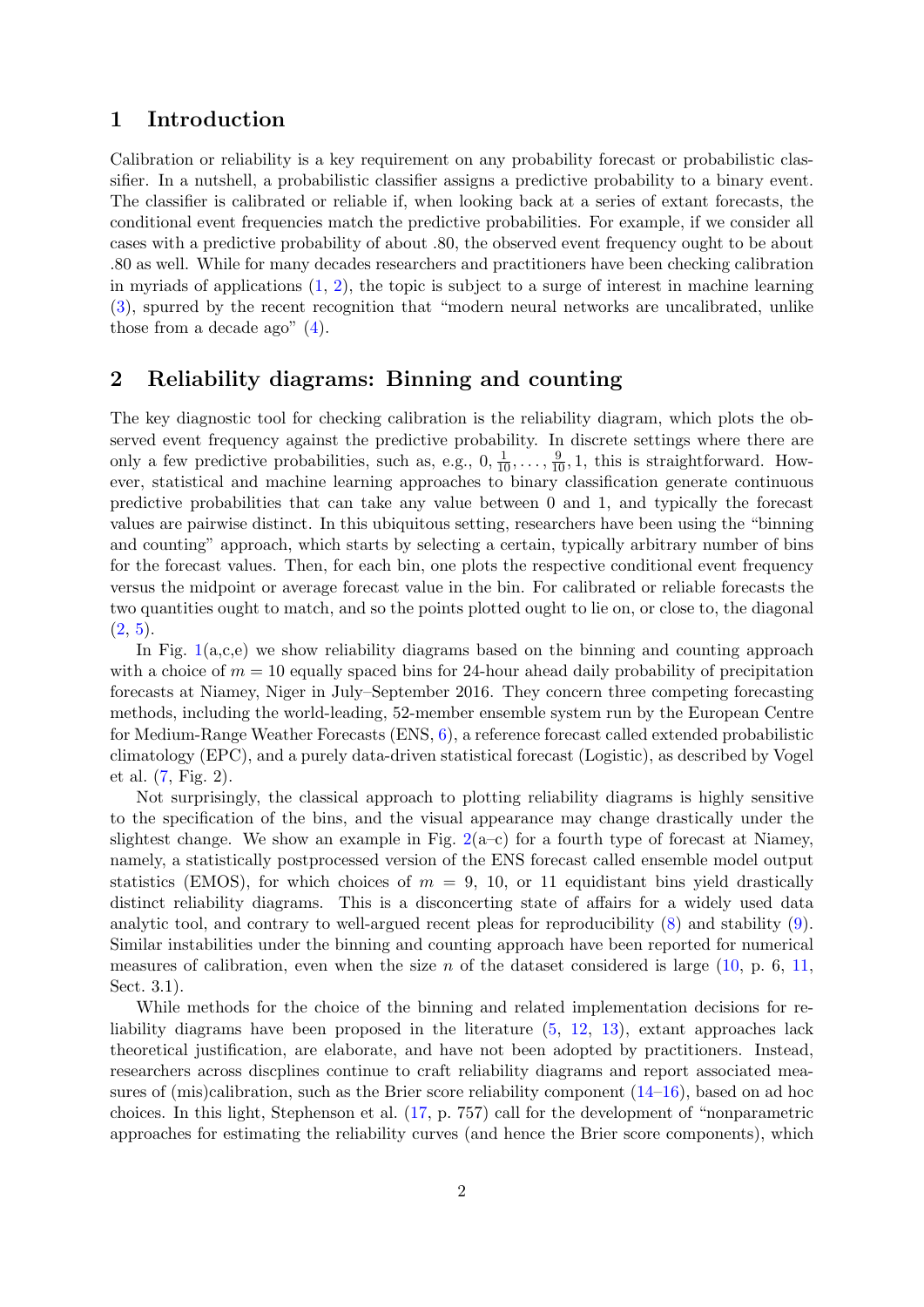<span id="page-2-0"></span>

Figure 1: Reliability diagrams for probability of precipitation forecasts over Niamey, Niger [\(7\)](#page-13-6) in July–September 2016 under (a,b) ENS, (c,d) EPC, and (e,f) Logistic methods. At left (a,c,e), we show reliability diagrams under the binning and counting approach with a choice of ten equally spaced bins. At right (b,d,f), we show CORP reliability diagrams with uncertainty quantification through 90% consistency bands. The histograms at bottom illustrate the distribution of the  $n = 86$  forecast values.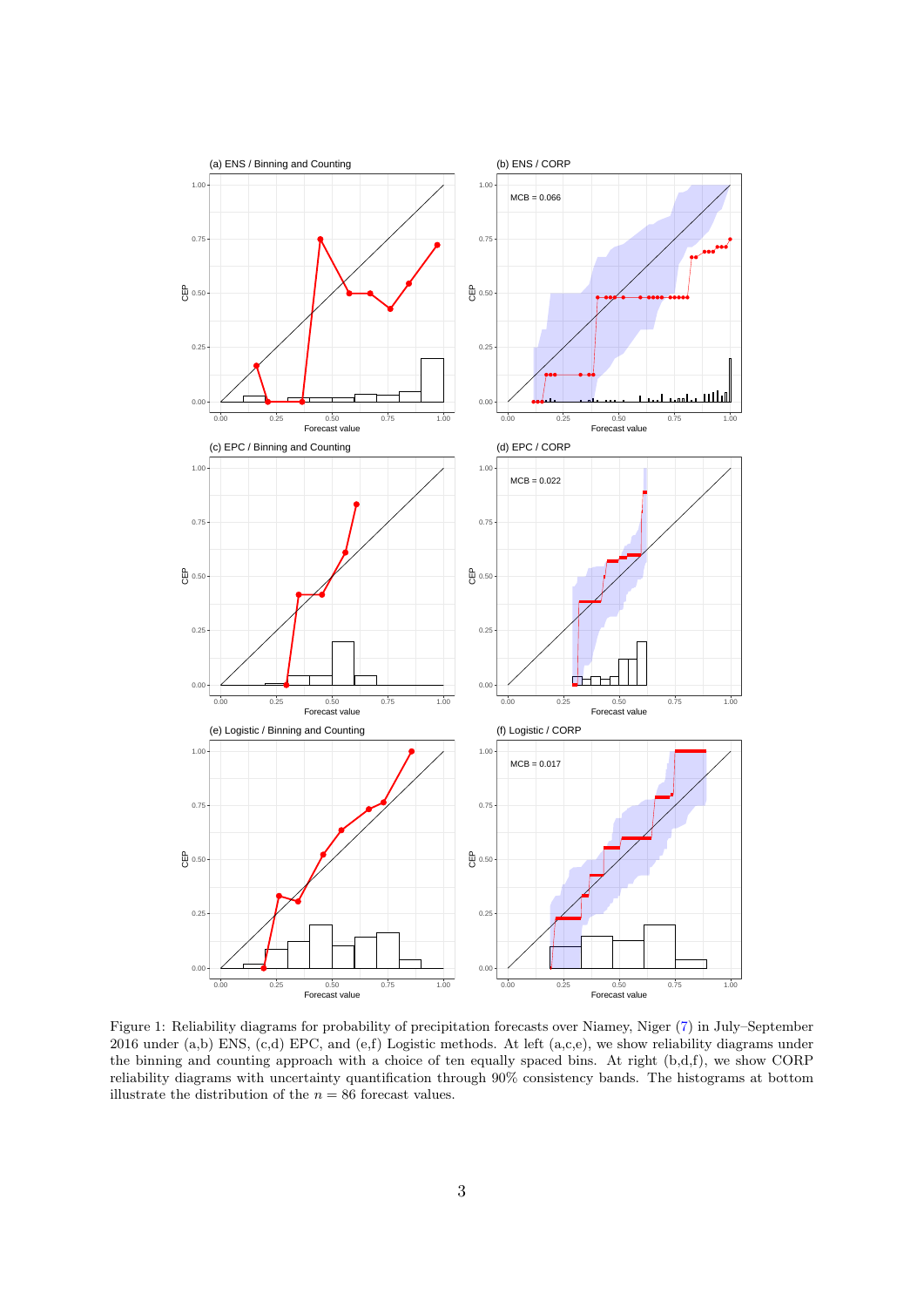<span id="page-3-0"></span>

Figure 2: Reliability diagrams for probability of precipitation forecasts over Niamey, Niger [\(7\)](#page-13-6) in July–September 2016 with the EMOS method, using the binning and counting approach with a choice of (a) 9, (b) 10, and (c) 11 equidistant bins, together with (d) the CORP reliability diagram, for which we provide uncertainty quantification through 90% consistency bands.

also include[d] point-wise confidence intervals."

Here we introduce a new approach to reliability diagrams and score decompositions, which resolves these issues in a theoretically optimal and readily implementable way, as illustrated on the forecasts at Niamey in Figs.  $1(b,d,f)$  $1(b,d,f)$  and  $2(d)$  $2(d)$ . In a nutshell, we use nonparametric isotonic regression and the pool-adjacent-violators (PAV) algorithm to estimate conditional event probabilities (CEPs), which yields a fully automated choice of bins that adapts to both discrete and continuous settings, without any need for tuning parameters or implementation decisions. We call this stable, new approach CORP, as its novelty and power include the following four properties.

Consistency The CORP reliability diagram and associated numerical measures of (mis)calibration are consistent in the classical statistical sense of convergence to population characteristics. We leverage existing asymptotic theory [\(18–](#page-14-6)[20\)](#page-14-7) to demonstrate that the rate of convergence is best possible, and to generate large sample consistency and confidence bands for uncertainty quantification.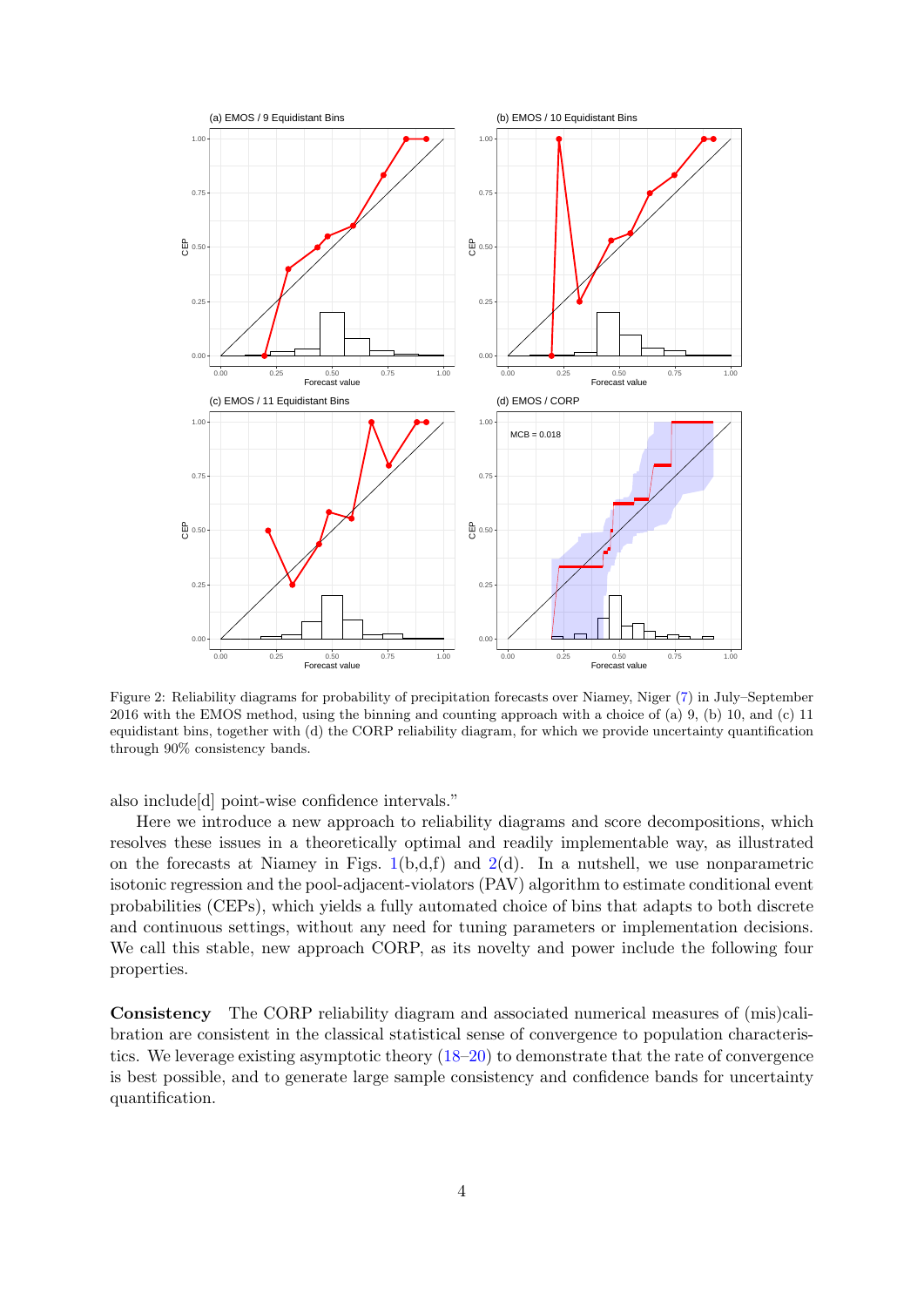Optimality The CORP reliability diagram is optimally binned, in that no other choice of bins generates more skillful (re)calibrated forecasts, subject to regularization via isotonicity [\(21,](#page-14-8) Thm. 1.10, [22,](#page-14-9) [23\)](#page-14-10).

Reproducibility The CORP approach does not require any tuning parameters nor implementation decision, thus yielding well defined and readily reproducible reliability diagrams and score decompositions.

Pool-adjacent-violators (PAV) algorithm based CORP is based on nonparametric isotonic regression and implemented via the PAV algorithm, a classical iterative procedure with linear complexity only [\(24,](#page-14-11) [25\)](#page-14-12). Essentially, the CORP reliability diagram shows the graph of the PAV-(re)calibrated forecast probabilities.

In the remainder of the article we provide the details of CORP reliability diagrams and score decompositions, and we substantiate the above claims via mathematical analysis and simulation experiments.

## 3 The CORP approach: Optimal binning via the pool-adjacentviolators (PAV) algorithm

The basic idea of CORP is to use nonparametric isotonic regression to estimate a forecast's CEPs as a monotonic, non-decreasing function of the original forecast values. Fortunately, in this simple setting there is one, and only one, kind of nonparametric isotonic regression, for which the PAV algorithm provides a simple algorithmic solution  $(24, 25)$  $(24, 25)$  $(24, 25)$ . To each original forecast value, the PAV algorithm assigns a (re)calibrated probability under the regularizing constraint of isotonicity, as illustrated in textbooks [\(26,](#page-14-13) Figs. 2.13 and 10.7), and this solution is optimal under a very broad class of loss functions [\(21,](#page-14-8) Thm. 1.10). In particular, the PAV solution constitutes both the nonparametric isotonic least squares and the nonparametric isotonic maximum likelihood estimate of the CEPs.

The CORP reliability diagram plots the PAV-calibrated probability versus the original forecast value, as illustrated on the Niamey data in Figs.  $1(b.d.f)$  $1(b.d.f)$  and  $2(d)$  $2(d)$ . The PAV algorithm assigns calibrated probabilities to the individual unique forecast values, and we interpolate linearly inbetween, to facilitate comparison with the diagonal that corresponds to perfect calibration. If a group of (one or more) forecast values are assigned identical PAV-calibrated probabilities, the CORP reliability diagram displays a horizontal segment. The horizontal sections can be interpreted as bins, and the respective PAV-calibrated probabilities are simply the bin-specific empirical event frequencies. For example, we see from Fig. [1\(](#page-2-0)b) that the PAV algorithm assigns a calibrated probability of .125 to ENS forecast values between  $\frac{9}{52}$  and  $\frac{20}{52}$ , and a calibrated probability of .481 to ENS values between  $\frac{21}{52}$  and  $\frac{42}{52}$ . The PAV algorithm guarantees that both the number and the positions of the horizontal segments (and hence the bins) in the CORP reliability diagram are determined in a fully automated, optimal way.

The assumption of nondecreasing CEPs is natural, as decreasing estimates are counterintuitive, routinely being dismissed as artifacts by practitioners. Furthermore, the constraint provides an implicit regularization, serving to stabilize the estimate and counteract overfitting, despite the method being entirely nonparametric. Under the binning and counting approach, small or sparsely populated bins are subject to overfitting and large estimation uncertainty, as exemplified by the sharp upward spike at about .25 in Fig. [2\(](#page-3-0)b). The assumption of isotonicity in CORP stabilizes the estimate and avoids artifacts (Fig. [2d](#page-3-0)).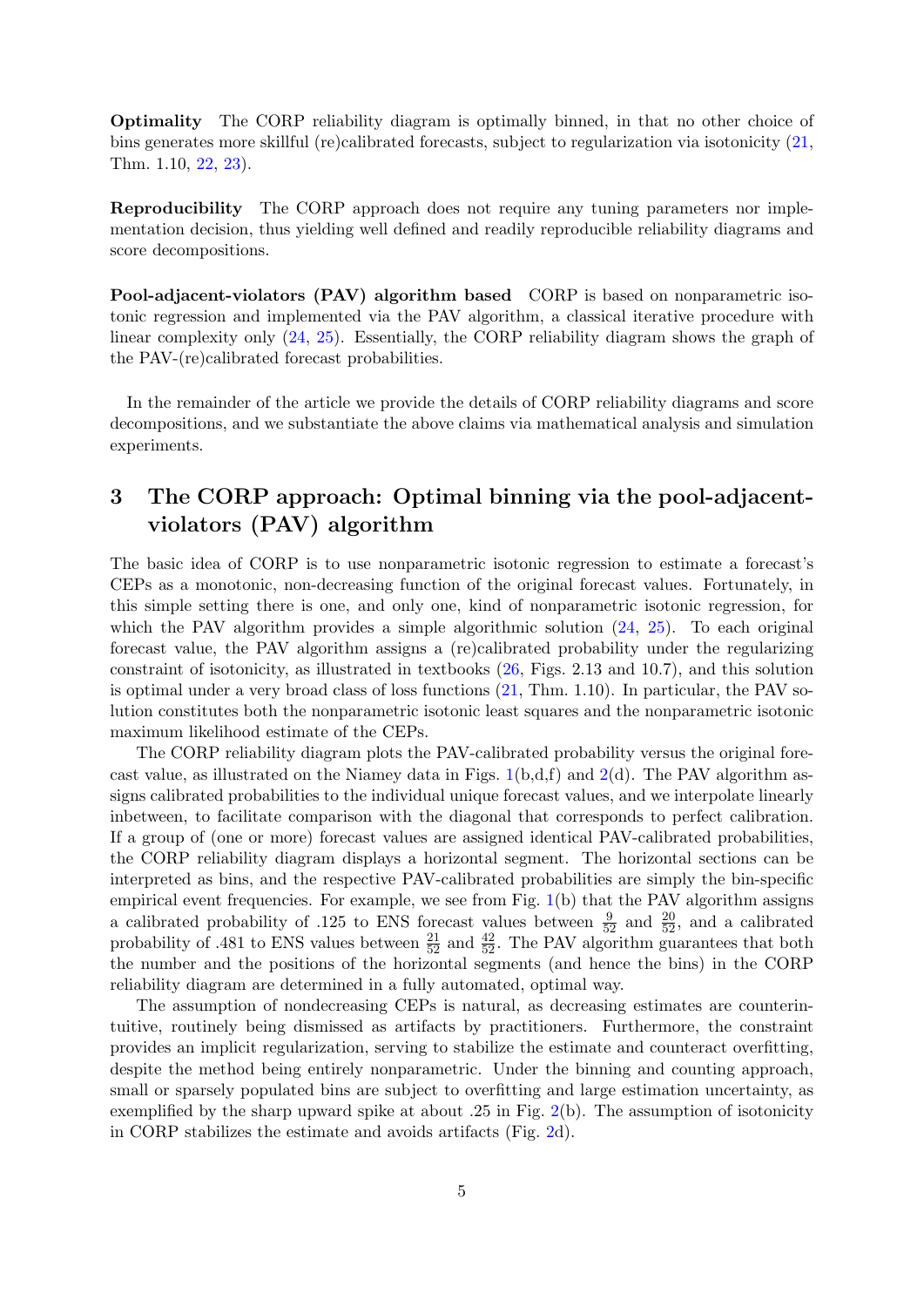<span id="page-5-0"></span>

Figure 3: CORP reliability diagrams in the setting of (a,b) discretely and (c,d) continuously, uniformly distributed, Figure 3. CONF renability diagrams in the setting of (a,b) discretely and (c,d) continuously, unnormly distributed, simulated predictive probabilities x with a true, miscalibrated CEP of  $\sqrt{x}$ , with uncertainty quantific (a,c) consistency and (b,d) confidence bands at the 90% level.

In contrast to the binning and counting approach, which has not been subject to asymptotic analysis, CORP reliability diagrams are provably statistically consistent: If the predictive probabilities and event realizations are samples from a fixed, joint distribution, then the graph of the diagram converges to the respective population equivalent, as a direct consequence of existing large sample theory for nonparametric isotonic regression estimates [\(18–](#page-14-6)[20\)](#page-14-7). Furthermore, CORP is asymptotically efficient, in the sense that its automated choice of binning results in an estimate that is as accurate as possible in the large sample limit. In Appendix B we formalize these arguments and report on a simulation study, for which we give details in Appendix A, and which demonstrates that the efficiency of the CORP approach also holds in small samples.

Traditionally, reliability diagrams have been accompanied by histograms or bar plots of the marginal distribution of the predictive probabilities, on either standard or logarithmic scales (e.g., [27\)](#page-14-14). Under the binning and counting approach, the histogram bins are typically the same as the reliability bins. In plotting CORP reliability diagrams, we distinguish discretely and continuously distributed classifiers or forecasts. Intuitively, the discrete case refers to forecast values that only take on a finite and sufficiently small number of distinct values. Then we show the PAV-calibrated probabilities as dots, interpolate linearly inbetween, and visualize the marginal distribution of the forecast values in a bar diagram, as illustrated in Fig.  $3(a,b)$  $3(a,b)$ . For continuously distributed forecasts, essentially every forecast takes on a different value, whence the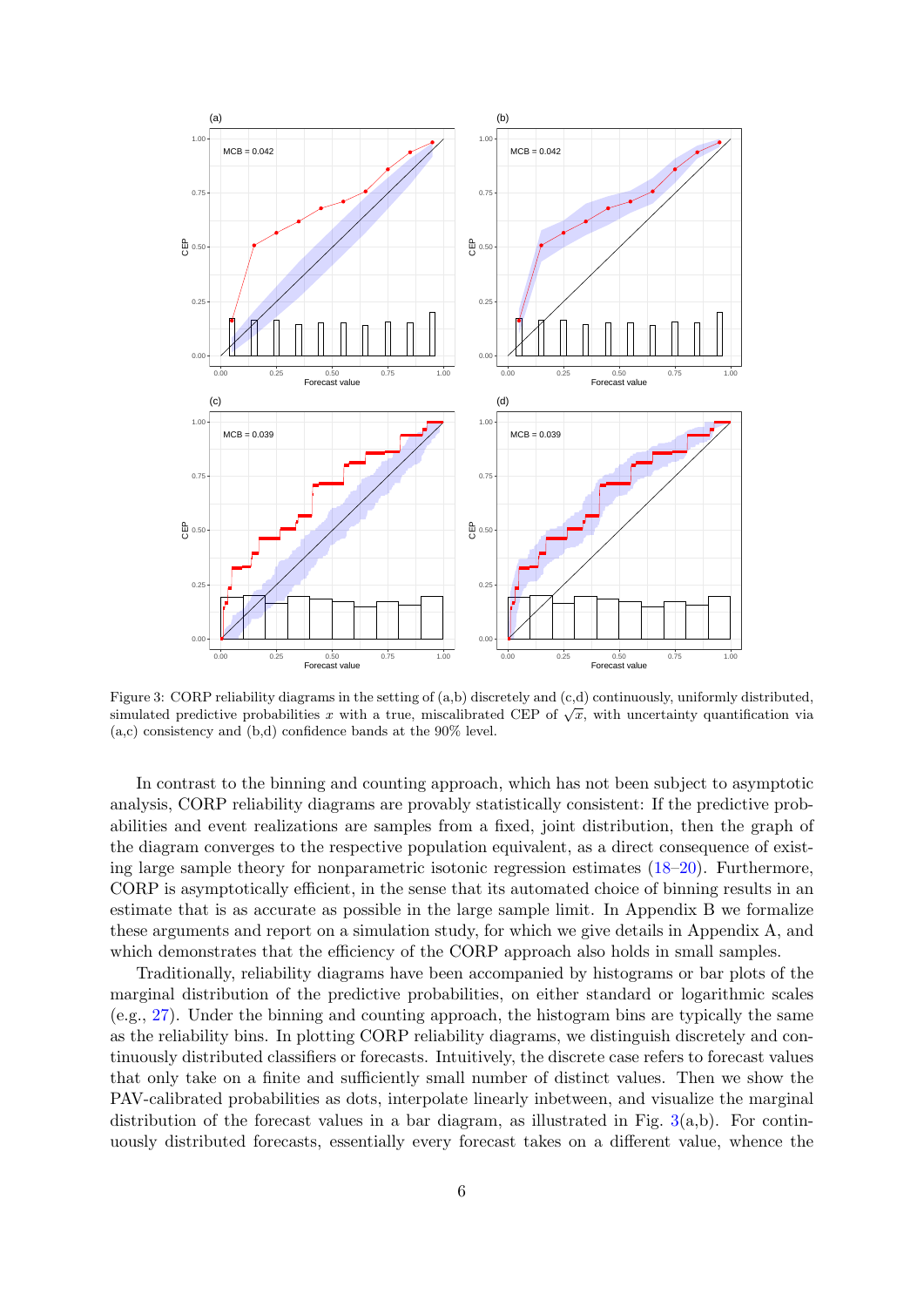choice of binning becomes crucial. The CORP reliability diagram displays the bin-wise constant PAV-calibrated probabilities in horizontal segments, which are linearly interpolated inbetween, and we use the Freedman–Diaconis rule [\(28\)](#page-14-15) to generate a histogram estimate of the marginal density of the forecast values, as exemplified in Fig.  $3(c,d)$  $3(c,d)$ . In our software implementation [\(29\)](#page-14-16) a simple default is used: If the smallest distance between any two distinct forecast values is 0.01 or larger, we operate in the discrete setting, and else in the continuous one. The CORP reliability diagrams in Figs. [1–](#page-2-0)[3](#page-5-0) also display a new measure of miscalibration (MCB), discussed in detail later on as we introduce the CORP score decomposition.

### 4 CORP uncertainty quantification

Bröcker and Smith [\(30\)](#page-14-17) convincingly advocate the need for uncertainty quantification, so that structural deviations of the estimated CEP from the diagonal can be distinguished from deviations that merely reflect noise. They employ a resampling technique for the binning and counting method in order to find consistency bands under the assumption of calibration. For CORP, we extend this approach in two crucial ways, by generating either consistency or confidence bands, and by using either a resampling technique or asymptotic distribution theory, where we leverage existing theory for nonparametric isotonic regression estimates [\(18–](#page-14-6)[20\)](#page-14-7).

Consistency bands are generated under the assumption that the probability forecasts are calibrated, and so they are positioned around the diagonal. There is a close relation to the classical interpretation of statistical tests and p-values: Under the hypothesized perfect calibration, how much do reliability diagrams vary, and how (un)likely is the outcome at hand? In contrast, confidence bands cluster around the CORP estimate and follow the classical interpretation of frequentist confidence intervals: If one repeats the experiment numerous times, the fraction of confidence intervals that contain the true CEP approaches the nominal level. The two methods are illustrated in Fig. [3,](#page-5-0) where the right column (b,d) shows confidence bands, and the left column (a,c) shows consistency bands, as do the CORP reliability diagrams in Figs.  $1(b,d,f)$  $1(b,d,f)$ and  $2(d)$  $2(d)$ .

In our adaptation of the resampling approach, for each iteration the resampled CORP reliability diagram is computed, and confidence or consistency bands are then specified by using resampling percentiles, in customary ways. For consistency bands, the resampling is based on the assumption of calibrated original forecast values, whereas PAV-calibrated probabilities are used to generate confidence bands. While resampling works well in small to medium samples, the use of asymptotic theory suits cases where the sample size n of the dataset is large – exactly when the computational cost of resampling based procedures becomes prohibitive. Existing asymptotic theory is readily applicable and operates under weak conditions on the marginal distribution of the forecast values, and (strict) monotonicity and smoothness of (true) CEPs  $(18–20)$  $(18–20)$ .

The distinction between discretely and continuously distributed forecasts becomes critical here as the asymptotic theory differs between these cases. For discrete forecasts, results of El Barmi and Mukerjee [\(18\)](#page-14-6) imply that the difference between the estimated and the true CEP, scaled by  $n^{1/2}$ , converges to a (mixture of) normal distribution(s). For continuous forecasts, following Wright [\(19\)](#page-14-18), the difference between the estimated and the true CEP, magnified by  $n^{1/3}$ , converges to Chernoff's distribution [\(31\)](#page-14-19). The distinct scaling laws imply that the convergence is faster in the discrete than in the continuous case, since in the former the CORP binning stabilizes as it captures the discrete forecast values, and thereafter the amount of samples per bin increases linearly, in accordance with the standard  $n^{1/2}$  rate. In either setting, asymptotic consistency and confidence bands can be obtained from quantiles of the asymptotic distributions in customary ways. As a caveat, both resampling and asymptotic techniques operate under the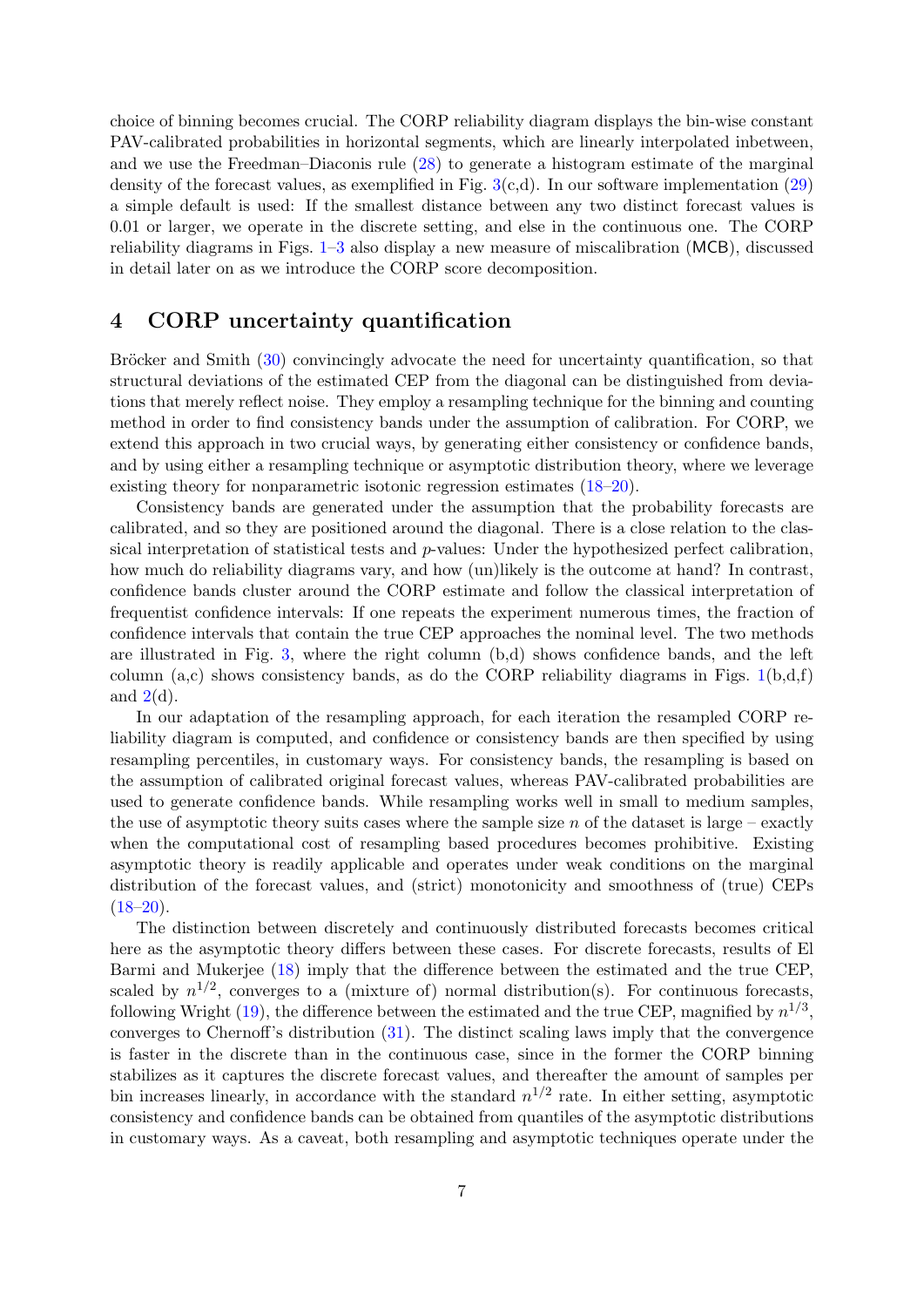<span id="page-7-0"></span>

Figure 4: Empirical coverage, averaged equally over the forecast values, of 90% uncertainty bands for CORP reliability diagrams under default choices for 1000 simulation replicates. The upper row concerns consistency bands, and the lower row confidence bands. The columns correspond to three types of marginal distributions for the forecast values, and colors distinguish discrete and continuous settings, as described in Appendix A. Different symbols denote reliance of the bands on resampling, discrete, or continuous asymptotic distribution theory.

assumption of independent, or at least exchangeable, forecast cases, which may or may not be warranted in practice. We encourage follow-up work in dependent data settings, as recently tackled for related types of data science tools [\(32\)](#page-15-0).

In our software implementation [\(29\)](#page-14-16), we use the following default choices. Suppose that the sample size is n and there are k unique forecast values. For consistency bands, if  $n \le 1000$ , or if  $n \leq 5000$  and  $n \leq 50k$ , we use resampling, else we rely on asymptotic theory. In the latter case we employ the discrete asymptotic distribution if  $n \geq 8k^2$ , while otherwise we use the continuous one. For confidence bands, the current default uses resampling throughout, as the asymptotic theory depends on the assumption of a true CEP with strictly positive derivative. In the simulation examples in Fig. [3,](#page-5-0) which are based on  $n = 1024$  observations, this implies the use of resampling in panels (b,c,d) and of discrete asymptotic theory in panel (a). Fig. [4](#page-7-0) shows coverage rates of 90% consistency and confidence bands in the simulation settings described in Appendix A, based on the default choices. The coverage rates are generally accurate, or slightly conservative, especially in large samples.

## 5 CORP score decomposition: Miscalibration (MCB), discrimination (DSC), and uncertainty (UNC) components

Scoring rules provide a numerical measure of the quality of a classifier or forecast by assigning a score or penalty  $S(x, y)$ , based on forecast value  $x \in [0, 1]$  for a dichotomous event  $y \in \{0, 1\}$ . A scoring rule is proper  $(33)$  if it assigns the minimal penalty in expectation when x equals the true underlying event probability. If the minimum is unique the scoring rule is strictly proper. In practice, for a given sample  $(x_1, y_1), \ldots, (x_n, y_n)$  of forecast-realization pairs the empirical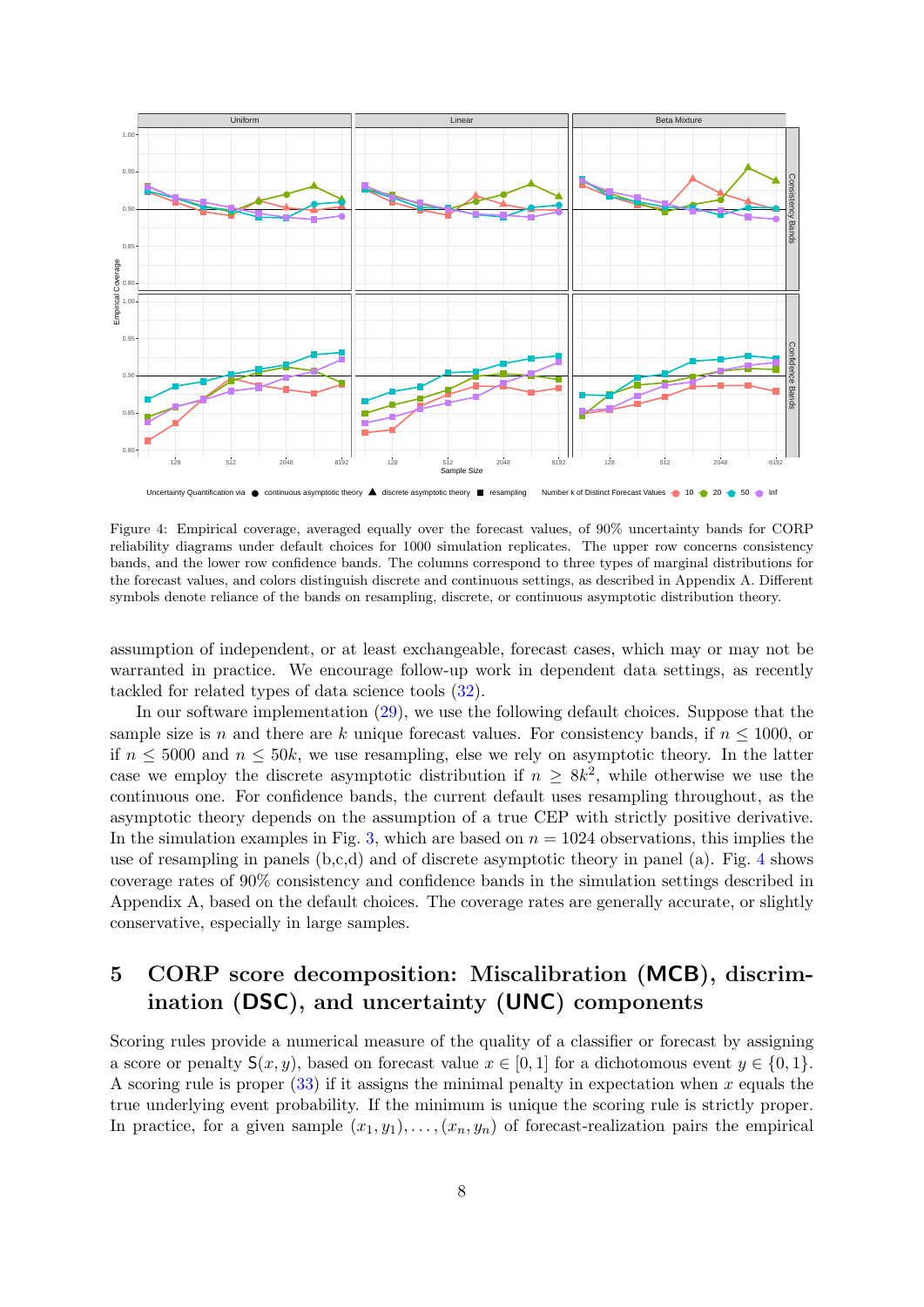Table 1: Scoring rules for probabilistic forecasts of binary events

<span id="page-8-0"></span>

| Score                   | Propriety  | Analytic form of $S(x, y)$                                                              |
|-------------------------|------------|-----------------------------------------------------------------------------------------|
| <b>Brier</b>            | strict     | $(x-y)^2$                                                                               |
| Logarithmic             | strict     | $-y \log x - (1 - y) \log(1 - x)$                                                       |
| Misclassification error | non-strict | $1(x < \frac{1}{2}, y = 1) + 1(x > \frac{1}{2}, y = 0) + \frac{1}{2}1(x = \frac{1}{2})$ |

<span id="page-8-1"></span>score

$$
\bar{S}_{X} = \frac{1}{n} \sum_{i=1}^{n} S(x_i, y_i)
$$
 [1]

is used for forecast ranking. Table [1](#page-8-0) presents examples of proper and strictly proper scoring rules. The Brier score and logarithmic score are strictly proper. In contrast, the misclassification error is proper, but not strictly proper – all that matters is whether or not a classifier probability is on the correct side of  $\frac{1}{2}$ .

Under any proper scoring rule, the mean score  $\bar{S}_{X}$  constitutes a measure of overall predictive performance. For several decades, researchers have been seeking to decompose  $\bar{S}_X$  into intuitively appealing components, typically thought of as reliability (REL), resolution (RES), and uncertainty (UNC) terms. The REL component measures how much the conditional event frequencies deviate from the forecast probabilities, while RES quantifies the ability of the forecasts to discriminate between events and non-events. Finally, UNC measures the inherent difficulty of the prediction problem, but does not depend on the issued forecast under consideration. While there is a consensus on the character and intuitive interpretation of the decomposition terms, their exact form remains subject to debate, despite a half century quest in the wake of Murphy's [\(15\)](#page-14-20) Brier score decomposition. In particular, Murphy's decomposition is exact in the discrete case, but fails to be exact under continuous forecasts, which has prompted the development of increasingly complex types of decompositions [\(16,](#page-14-4) [17\)](#page-14-5).

Here we adopt the general score decomposition advocated forcefully by Siegert [\(34\)](#page-15-2), and discussed by various other authors (e.g., [16,](#page-14-4) [35\)](#page-15-3). Specifically, let  $\bar{S}_X$ ,

$$
\bar{S}_{\mathsf{C}} = \frac{1}{n} \sum_{i=1}^{n} \mathsf{S}(\hat{x}_i, y_i), \text{ and } \bar{S}_{\mathsf{R}} = \frac{1}{n} \sum_{i=1}^{n} \mathsf{S}(r, y_i)
$$
\n[2]

denote the mean score for the original forecast values of Eq. [\[1\]](#page-8-1), the mean score for Calibrated probabilities  $\hat{x}_1, \ldots, \hat{x}_n$ , and the mean score for a constant Reference forecast r, respectively. Then  $\bar{\mathsf{S}}_\mathsf{X}$  decomposes as

<span id="page-8-3"></span><span id="page-8-2"></span>
$$
\bar{S}_X = \underbrace{(\bar{S}_X - \bar{S}_C)}_{MCB} - \underbrace{(\bar{S}_R - \bar{S}_C)}_{DSC} + \underbrace{\bar{S}_R}_{UNC},
$$
\n[3]

where we adopt, in part, terminology proposed by Ehm and Ovcharov [\(36\)](#page-15-4) and Pohle [\(37\)](#page-15-5). As defined in Eq. [\[3\]](#page-8-2), the miscalibration component MCB is the difference of the mean scores of the original and the calibrated forecasts. Similarly, the DSC component quantifies discrimination ability via the difference between the mean score for the reference and the calibrated forecast, while the classical measure of uncertainty (UNC) is simply the mean score for the reference forecast.

In the extant literature, it has been assumed implicitly or explicitly that the calibrated and reference forecasts can be chosen at researchers' discretion [\(34,](#page-15-2) [37\)](#page-15-5). We argue otherwise and contend that the calibrated forecasts ought to be the PAV-(re)calibrated probabilities, as displayed in the CORP reliability diagram, whereas the reference forecast  $r$  ought to be the marginal event frequency  $\bar{y} = \frac{1}{n}$  $\frac{1}{n} \sum_{i=1}^{n} y_i$ . We refer to the resulting decomposition as the CORP score decomposition, which enjoys the following properties: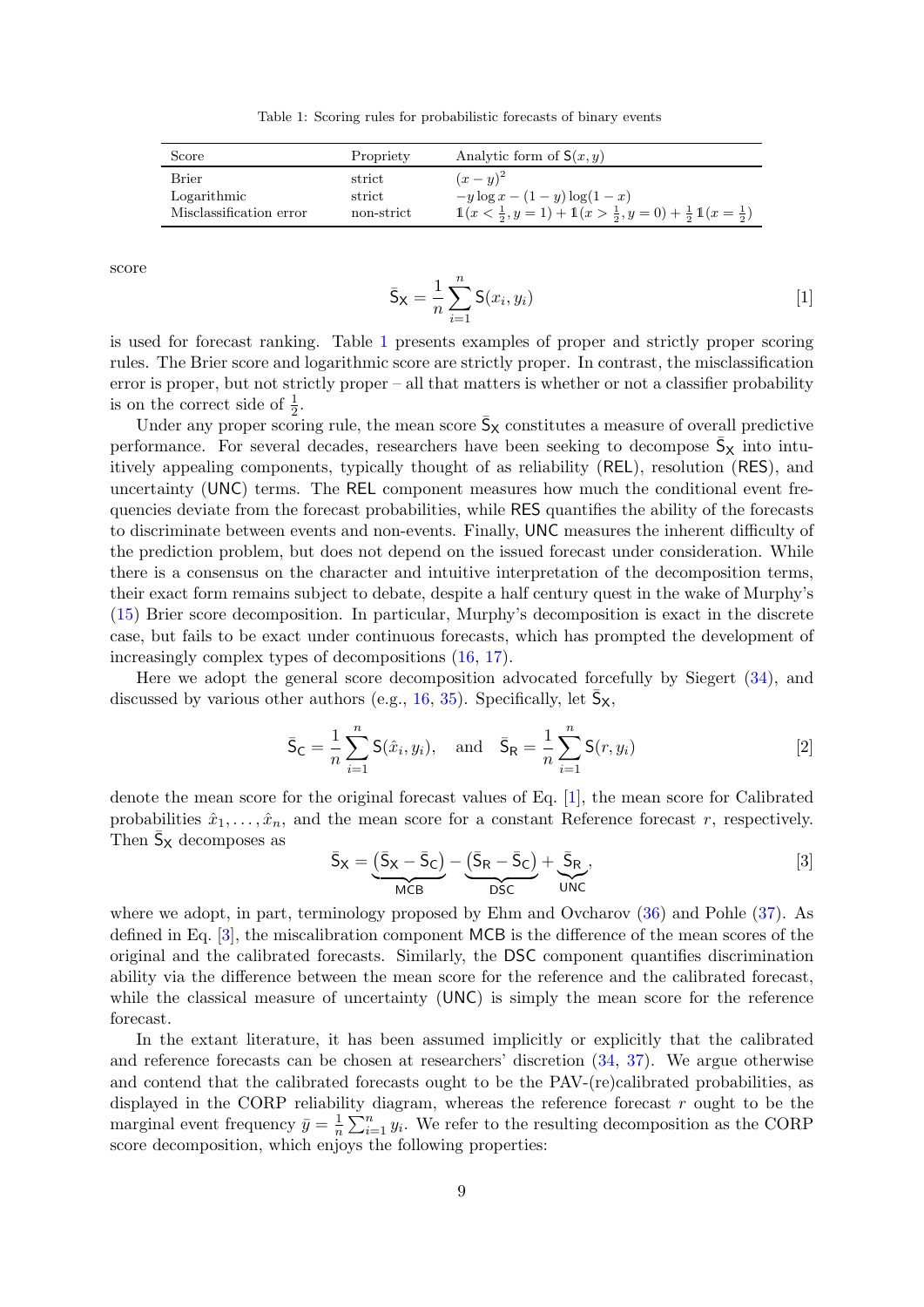<span id="page-9-0"></span>Table 2: CORP Brier score decomposition for the probability of precipitation forecasts in Figs. [1](#page-2-0) and [2.](#page-3-0)

| Forecast   | $S_{x}$ | MCB  | DSC. | UNC  |
|------------|---------|------|------|------|
| <b>ENS</b> | .266    | .066 | .044 | .244 |
| <b>EPC</b> | .234    | .022 | .032 | .244 |
| EMOS       | .232    | .018 | .030 | .244 |
| Logistic   | .206    | .017 | .056 | .244 |

- MCB  $\geq 0$  with equality if the original forecast is calibrated.
- DSC  $\geq 0$  with equality if the PAV-calibrated forecast is constant.
- The decomposition is exact.

In particular, the CORP score decomposition never yields counterintuitive negative values of the components, contrary to choices in the extant literature. The cases of vanishing components ( $MCB = 0$  or  $DSC = 0$ ) support the intuitive interpretation of CORP reliability diagrams, in that parts away from the diagonal indicate lack of calibration, whereas extended horizontal segments are indicative of diminished discrimination ability. For refined statements and proofs see Theorem 1 in Appendix C.

If S is the Brier score, then in the special case of discrete forecasts with non-decreasing CEPs, the MCB, DSC, and UNC terms in Eq. [\[3\]](#page-8-2) agree with the REL, RES, and UNC components, respectively, in the classical Murphy decomposition, as we demonstrate in Theorem 2 in Appendix C. If S is the misclassification error, MCB equals the fraction of cases in which the PAV-calibrated probability was on the correct side of  $\frac{1}{2}$ , but the original forecast value was not, minus the fraction vice versa, with natural adaptations in the case of ties.

In Table [2](#page-9-0) we illustrate the CORP Brier score decomposition for the probability of precipitation forecasts at Niamey in Figs.  $1-2$ . The purely data-driven Logistic forecast obtains the best (smallest) mean score, the best (smallest) MCB term, and the best (highest) DSC component, well in line with the insights offered by the CORP reliability diagrams, and attesting to the particular challenges for precipitation forecasts over northern tropical Africa [\(7\)](#page-13-6).

Interestingly, every proper scoring rule admits a representation as a mixture of elementary scoring rules (e.g., [33,](#page-15-1) Sect. 3.2). Consequently, the MCB, DSC, and UNC components of the CORP decomposition admit analogous representations as mixtures of the respective components under the elementary scores, whence we may plot Murphy diagrams in the sense of Ehm et al. [\(38\)](#page-15-6) for the MCB, DSC, and UNC components.

#### 6 Discussion

Our paper addresses two long-standing challenges in the evaluation of probabilistic classifiers by developing the CORP reliability diagram that enjoys theoretical guarantees, avoids artifacts, allows for uncertainty quantification, and yields a fully automated choice of the underlying binning, without any need for tuning parameters or implementation choices. The associated CORP decomposition disaggregates the mean score under any proper scoring rule into components that are guaranteed to be non-negative.

Of particular relevance is the remarkable fact that CORP reliability diagrams feature optimality properties in both finite sample and large sample settings. Asymptotically, the PAV- (re)calibrated probabilities, which are plotted in a CORP reliability diagram, minimize estimation error, while in finite samples PAV-calibrated probabilities are optimal in terms of any proper scoring rule, subject to the regularizing constraint of isotonicity.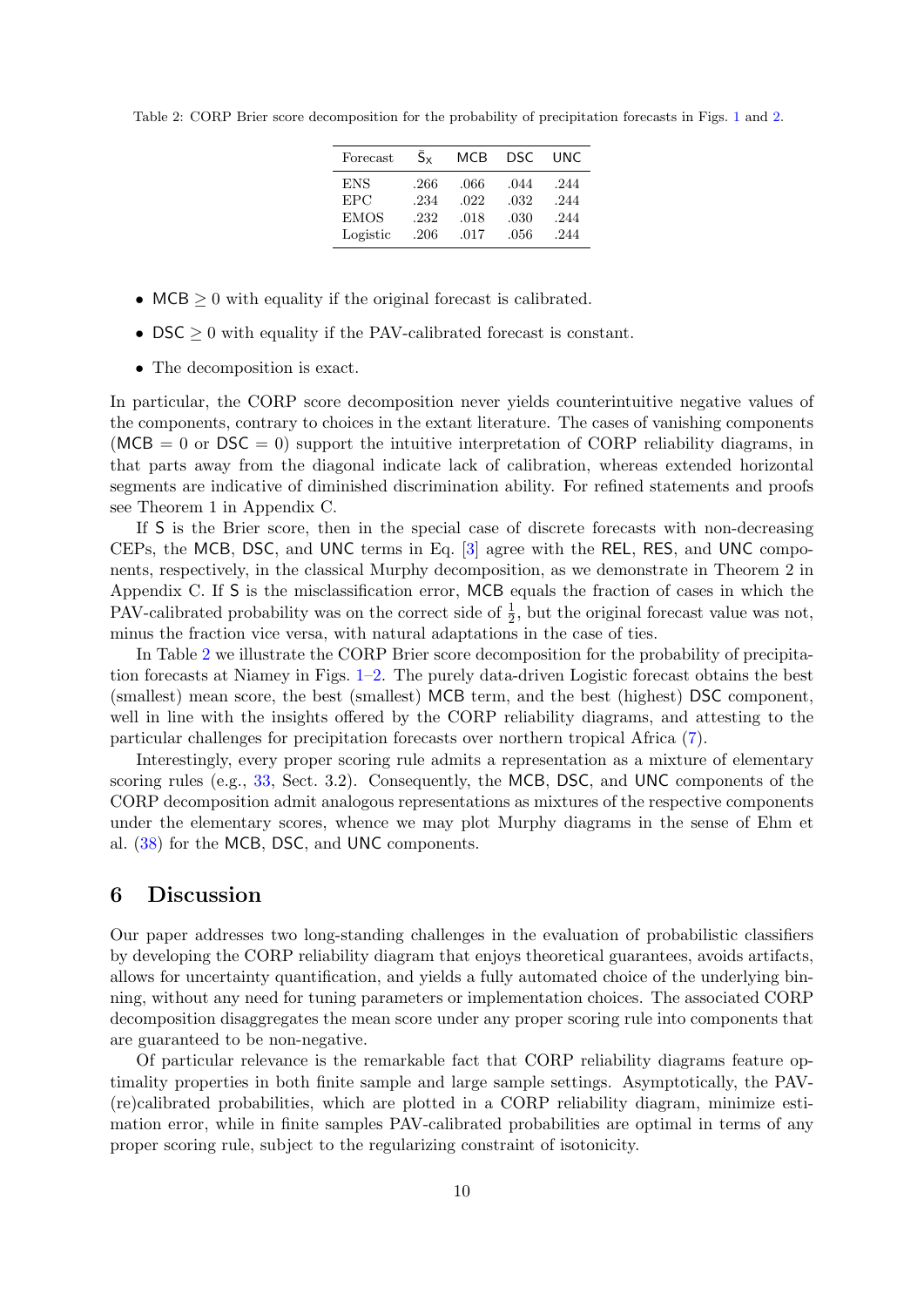We believe that the proposals in this paper can serve as a blueprint for the development of novel diagnostic and inference tools for a very wide range of data science methods. For example, the popular Hosmer–Lemeshow goodness-of-fit test [\(39\)](#page-15-7) for logistic regression is subject to the same types of ad hoc decisions on binning schemes, and hence the same types of instabilities as the binning and counting approach [\(10,](#page-13-9) p. 6). Tests based on CORP and the MCB miscalibration measure are promising candidates for powerful alternatives.

Perhaps surprisingly, the PAV algorithm and its appealing properties generalize from probabilistic classifiers to mean, quantile, and expectile assessments for real-valued outcomes [\(40\)](#page-15-8). In this light, far-reaching generalizations of the CORP approach apply to binary regression in general, to standard (mean) regression, where they yield a new mean squared error (MSE) decomposition with desirable properties, and to quantile and expectile regression. In all these settings, score decompositions have been studied [\(37,](#page-15-5) [41\)](#page-15-9), and we contend that the PAV algorithm ought to be used to generate the Calibrated forecast in the general decomposition in Eq. [\[3\]](#page-8-2), whereas the Reference forecast ought to be the respective marginal, unconditional event frequency, mean, quantile, or expectile. We leave these extensions to future work and encourage further investigation from theoretical, methodological, and applied perspectives.

Open source code for the implementation of the CORP approach in the R language and environment for statistical computing [\(42\)](#page-15-10) is available on GitHub [\(29\)](#page-14-16).

#### Appendix A: Simulation settings

Here we give details for the simulation scenarios in Figs.  $4-5$ , where we use simple random samples with forecast values drawn from either Uniform, Linear, or Beta Mixture distributions, in either the continuous setting, or discrete settings with  $k = 10, 20,$  or 50 unique forecast values. The binary outcomes are drawn under the assumption of calibration, whence the true CEP function coincides with the diagonal.

We begin by describing the continuous setting, where the Uniform distribution has a uniform density, and the Linear distribution a linearly increasing density with ordinate .40 at  $x = 0$  and 1.60 at  $x = 1$ . The Beta Mixture distribution uses  $Beta(1, 10)$  and Uniform components with weights  $\frac{3}{4}$  and  $\frac{1}{4}$ , respectively. In the discrete settings with k unique forecast values we maintain the shape of these distributions, but discretize. Specifically, for  $j = 1, \ldots, k$  the probabilistic classifier or forecast attains the value  $x_j = \frac{2j-1}{2k}$  with probability

$$
p_j = q(x_j) / \sum_{i=1}^k q(x_i),
$$

where q is the density in the continuous case. In Fig. [4,](#page-7-0) we consider discrete settings with  $k = 10$ , 20, and 50 unique forecast values and the continuous case (marked Inf). Fig. [5](#page-11-0) uses discrete settings with  $k = 10$  and 50 unique forecast values and the continuous case.

#### Appendix B: Statistical efficiency of CORP

Suppose that we are given a simple random sample  $(x_1, y_1), \ldots, (x_n, y_n)$  of predictive probabilities  $x_1, \ldots, x_n \in [0,1]$  and associated realizations  $y_1, \ldots, y_n \in \{0,1\}$  from an underlying population, with the true CEP being non-decreasing.

In the case of discretely distributed forecasts that attain a small number k of distinct values only, results of El Barmi and Mukerjee [\(18\)](#page-14-6) imply that the mean squared error (MSE) of the estimates in a CORP reliability diagram decays at the standard rate of  $n^{-1}$ . If the binning and counting approach separates the distinct forecast values, the traditional reliability diagram and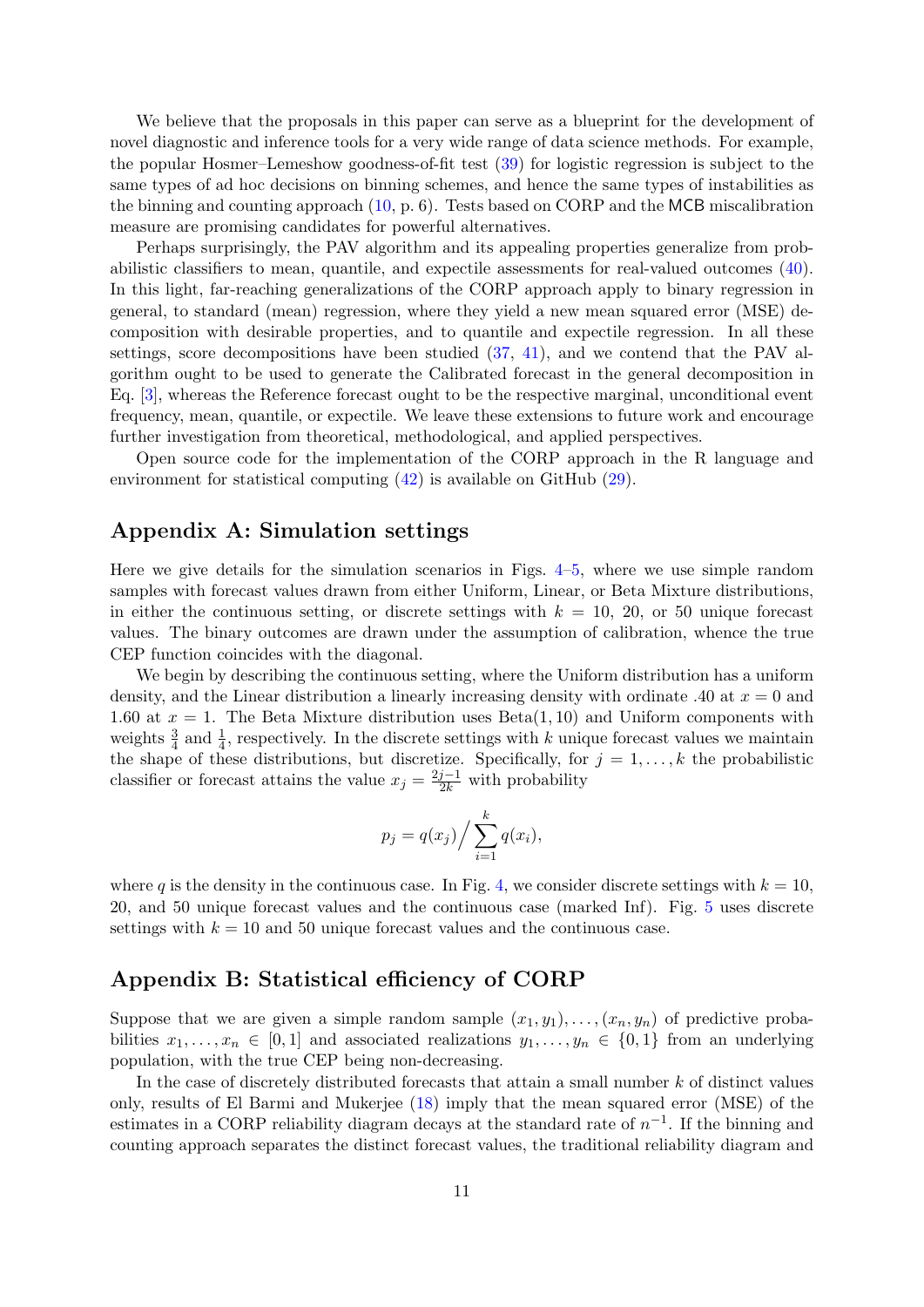<span id="page-11-0"></span>

Figure 5: Mean squared error (MSE) of the CEP estimates in CORP reliability diagrams for samples of size  $n$ , in comparison to the binning and counting approach with  $m = 5, 10$ , or 50 fixed bins, or  $m(n) = [n^{\alpha}]$  quantile-spaced bins, where  $\alpha = \frac{1}{6}, \frac{1}{3}$ , or  $\frac{1}{2}$ . Note the log-log scale. The simulation settings are described in Appendix A, and MSE values are averaged over 1000 replicates.

the CORP reliability diagram are asymptotically the same, and so are the respective asymptotic distributions. However, under the CORP approach the unique forecast values are always correctly identified as the sample size increases, while under the binning and counting approach this may or may not be the case, depending on implementation decisions.

Large sample theory for the continuously distributed case is more involved, and generally assumes that the CEP is differentiable with strictly positive derivative. Asymptotic results of Wright [\(19\)](#page-14-18) for the variance and of Dai et al. [\(43\)](#page-15-11) for the bias imply that the MSE of the CORP estimates decays like  $n^{-2/3}$ . We now compare to the binning and counting approach, using either m fixed, equidistant bins, or using  $m = m(n)$  empirical quantile-dependent bins. For a general sequence of  $m(n)$  bins, the magnitudes of the asymptotic variance and squared bias are governed by the most sparsely populated bin, at a disadvantage relative to the quantile-dependent case.

The classical reliability diagram relies on a fixed number  $m$  of bins, finds the respective binaveraged event frequencies, and plots them against the bin midpoints or bin-averaged forecast values. Any such approach fails asymptotically, with estimates that are in general biased and inconsistent. More adequately, a flexible number  $m(n)$  of bins can be used, with boundaries defined via empirical quantiles of  $x_1, \ldots, x_n$ . Specifically,  $m(n)$  bins can be bracketed by 0, the empirical quantiles at level  $j/m(n)$  for  $j = 1, \ldots, m(n) - 1$ , and 1. Then, for n sufficiently large, each bin covers about  $n/m(n)$  data points, and the bin-averaged CEPs converge to the true CEPs at the respective true quantiles with an estimation variance that decays like  $m(n)/n$ and a squared bias that decays like  $m(n)^{-2}$ . When  $m(n)$  is of order  $n^{\alpha}$  for  $\alpha \in (0,1)$ , we obtain a consistent estimate with an estimation variance that decays like  $n^{\alpha-1}$  and a squared bias that decays like  $n^{-2\alpha}$ . Consequently, the MSE of the estimates is of order  $n^{\beta}$  where  $\beta = \max(\alpha - 1, -2\alpha)$ . The optimal choice of the exponent,  $\alpha = \frac{1}{3}$  $\frac{1}{3}$ , results in an MSE of order  $n^{-2/3}$ . While this asymptotic rate is the same as under the CORP approach, the CORP reliability diagram is preferable in finite samples, as we now demonstrate.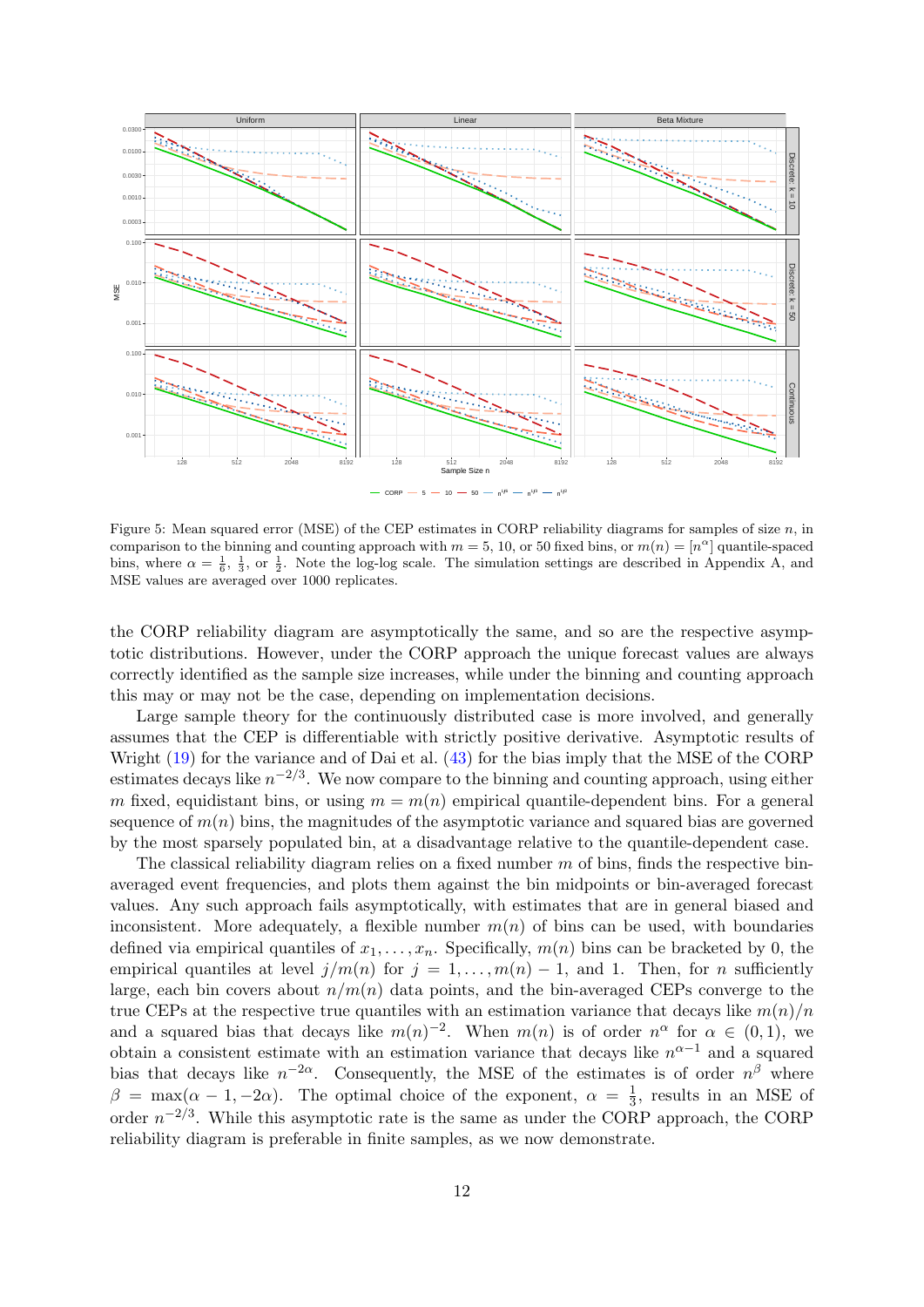In Fig. [5](#page-11-0) we detail a comparison of CORP reliability diagrams to the binning and counting approach with either a fixed number m of bins, or  $m = m(n) = [n^{\alpha}]$  empirical-quantile dependent bins, where [x] denotes the smallest integer less than or equal to  $x \in \mathbb{R}$ . For this, we plot the empirical mean squared error (MSE) of the various CEP estimates against the sample size  $n$ , using settings described in Appendix A. Across colums, the distributions of the forecast values differ in shape, across rows, we are in the discrete setting with  $k = 10$  and 50 unique forecasts values, and in the continuous setting, respectively. Throughout, the CORP reliability diagrams exhibit the smallest MSE, uniformly over all sample sizes and against all alternative methods, with the superiority being the most pronounced under non-uniform forecast distributions with many unique forecast values, as frequently generated by statistical or machine learning techniques.

#### Appendix C: Properties of CORP score decomposition

Consider data  $(x_1, y_1), \ldots, (x_n, y_n)$  in the form of probability forecasts and binary outcomes, so that  $x_1, \ldots, x_n \in [0,1]$  and  $y_1, \ldots, y_n \in \{0,1\}$ . Let  $\bar{y} = \frac{1}{n}$  $\frac{1}{n}\sum_{i=1}^n y_i$  be the marginal event frequency, and write  $\hat{x}_1, \ldots, \hat{x}_n$  for the PAV-(re)calibrated probabilities. Furthermore, let  $\bar{S}_X$ ,  $\bar{S}_{\text{C}}$ , and  $\bar{S}_{\text{R}}$  denote the mean scores for the original forecast values, (re)calibrated probabilities, and a reference forecast, as defined in Eqs. [\[1\]](#page-8-1) and [\[2\]](#page-8-3). With the specific choices of the PAVcalibrated probabilities as the (re)calibrated forecasts, and the marginal event frequency  $\bar{y}$  as the reference forecast, the CORP score decomposition in Eq. [\[3\]](#page-8-2) enjoys the following properties.

Theorem 1 For every proper scoring rule S, every set of forecast values, and every set of binary outcomes, the CORP decomposition satisfies the following:

- (a)  $MCB = \bar{S}_X \bar{S}_C \ge 0$  with equality if the forecast is calibrated.
- (b)  $MCB > 0$  if the score is strictly proper and the forecast is uncalibrated.
- (c)  $\text{DSC} > 0$  with equality if the PAV-calibrated forecast is constant.
- (d)  $DSC > 0$  if the score is strictly proper and the PAV-calibrated forecast is nonconstant.
- (e) The decomposition is exact.

Proof The claims in (a) and (c) rely on the fact that the PAV algorithm generates a calibrated forecast that is no worse than the original forecast in terms of any proper scoring rule [\(21,](#page-14-8) Thm. 1.10, [22,](#page-14-9) [23\)](#page-14-10). If the original forecast is calibrated, the PAV algorithm leaves it unchanged; if the PAV algorithm generates a constant forecast, the constant equals the marginal event frequency  $\bar{y}$ .

The statements in (b) and (d) follow from the equivalence of (i) and (iii) in Theorem 2.11 in ref.  $(44)$  in concert with Theorem 3 in ref.  $(45)$ . Finally, the claim in (e) is immediate from the definition of the decomposition.

In the discrete setting we assume that the unique forecasts values  $z_1 < \cdots < z_k$  are issued  $n_1, \ldots, n_k$  times, with  $o_1, \ldots, o_k$  of these cases being events, so that  $n_1 + \cdots + n_k = n$  and  $o_1 + \cdots + o_k = n\bar{y}$ . We denote the respective PAV-calibrated probabilities by  $\hat{z}_1 \leq \cdots \leq \hat{z}_k$ . The classical Brier score decomposition under our choice of the PAV-calibrated forecast as the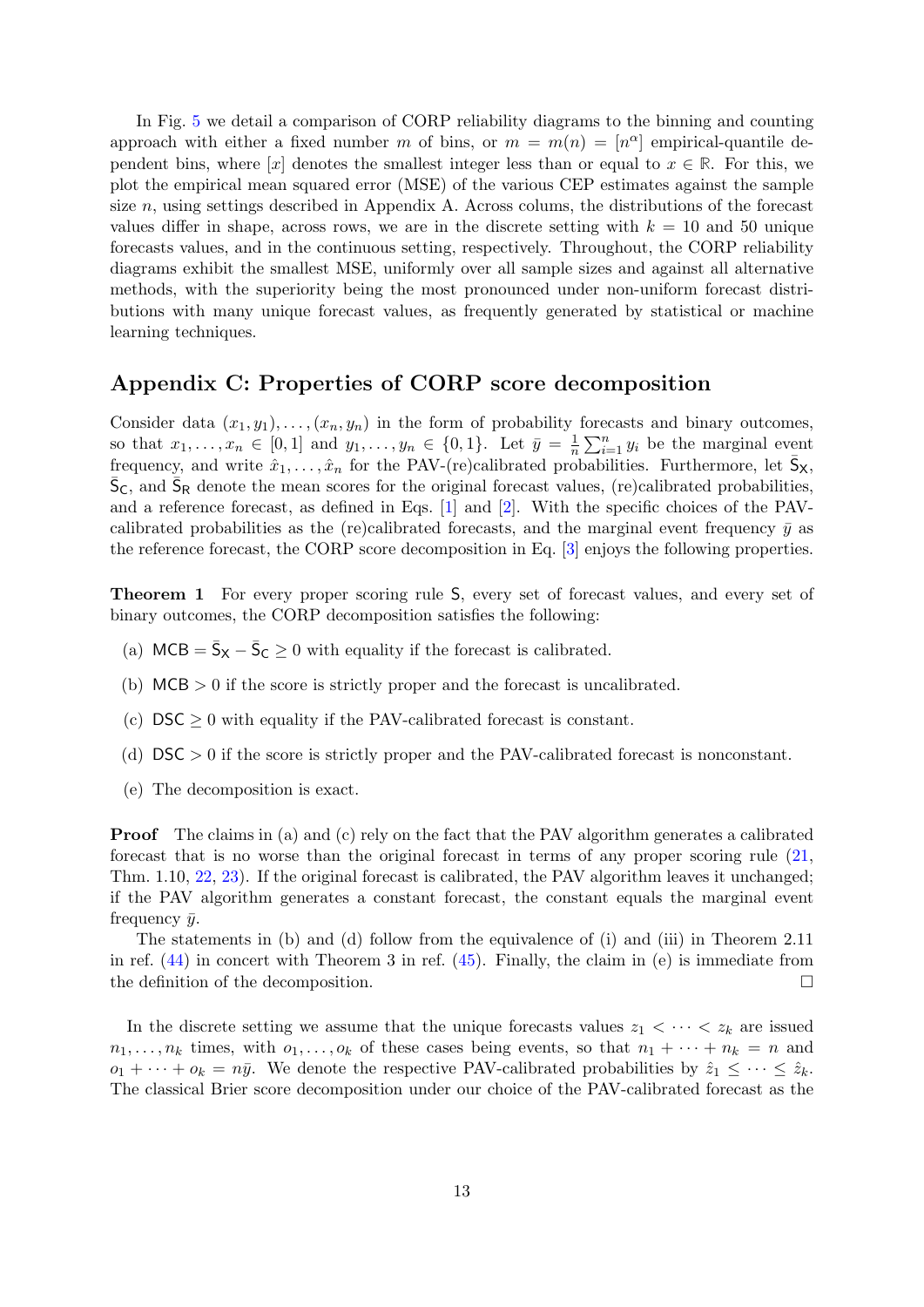calibrated forecast, and  $\bar{y}$  as the reference forecast, then becomes

$$
\bar{S}_X = \underbrace{\frac{1}{n} \sum_{j=1}^k n_j \left( \frac{o_j}{n_j} - z_j \right)^2}_{\text{REL}} - \underbrace{\frac{1}{n} \sum_{j=1}^k n_j \left( \frac{o_j}{n_j} - \bar{y} \right)^2}_{\text{RES}} + \underbrace{\bar{y} (1 - \bar{y})}_{\text{UNC}},
$$

where the UNC component is the same as in the CORP decomposition in Eq. [\[3\]](#page-8-2). Furthermore, subject to mild conditions, the decompositions agree in full.

**Theorem 2** Under the Brier score, if the sequence  $o_1/n_1, \ldots, o_k/n_k$  is nondecreasing, then  $MCB = REL$  and  $DSC = RES$ , respectively.

**Proof** As the sequence  $o_1/n_1, \ldots, o_k/n_k$  is nondecreasing, the PAV-calibrated probabilities satisfy  $\hat{z}_i = o_i/n_i$  for  $j = 1, ..., k$ . Adopting the arguments in the Appendix of ref. [\(34\)](#page-15-2), we see that  $\angle MCB = \overline{S}_X - \overline{S}_C = \angle REL$  and  $\angle DSC = \angle RES$ .

#### Data availability

The probability of precipitation forecast data at Niamey, Niger are from the paper by Vogel et al. [\(7,](#page-13-6) Fig. 2), where the original data sources are acknowledged. Reproduction materials, including data and code in the R software environment [\(42\)](#page-15-10), are available on GitHub [\(29,](#page-14-16) [46\)](#page-15-14).

#### <span id="page-13-0"></span>References

- 1. D. J. Spiegelhalter, Probabilistic prediction in patient management and clinical trials. Stat. Med. 5, 421–433 (1986).
- <span id="page-13-1"></span>2. A. H. Murphy, R. L. Winkler, Diagnostic verification of probability forecasts. Int. J. Forecasting 7, 435–455 (1992).
- <span id="page-13-2"></span>3. P. A. Flach, "Classifier calibration", in Encyclopedia of Machine Learning and Data Mining (Springer, 2016).
- <span id="page-13-3"></span>4. C. Guo, G. Pleiss, Y. Sun, K. Q. Weinberger, "On calibration of modern neutral networks," Proc. 34th Int. Conf. Mach. Learn. (2017).
- <span id="page-13-4"></span>5. J. Bröcker, Some remarks on the reliability of categorical probability forecasts. Mon. Wea. Rev. 136, 4488–4502 (2008).
- <span id="page-13-5"></span>6. ECMWF Directorate, Describing ECMWF's forecasts and forecasting system. ECMWF Newsl. 133, 11–13 (2012).
- <span id="page-13-6"></span>7. P. Vogel, P. Knippertz, T. Gneiting, A. H. Fink, M. Klar, A. Schlueter, Statistical forecasts for the occurrence of precipitation outperform global models over northern tropical Africa. Preprint, <https://doi.org/10.1002/essoar.10502501.1> (2020).
- <span id="page-13-7"></span>8. V. Stodden, M. McNutt, D. H. Bailey, E. Deelman, Y. Gil, B. Hanson, M. A. Heroux, J. P. A. Ioannidis, M. Taufer, Enhancing reproducibility for computational methods. Science 354, 1240–1241 (2016).
- <span id="page-13-8"></span>9. B. Yu, K. Kumbier, Veridical data science. Proc. Natl. Acad. Sci. U.S.A. 117, 3920–3929 (2020).
- <span id="page-13-9"></span>10. P. D. Allison, Measures of fit for logistic regression. Paper 1485-2014, SAS Global Forum, Washington DC (2014).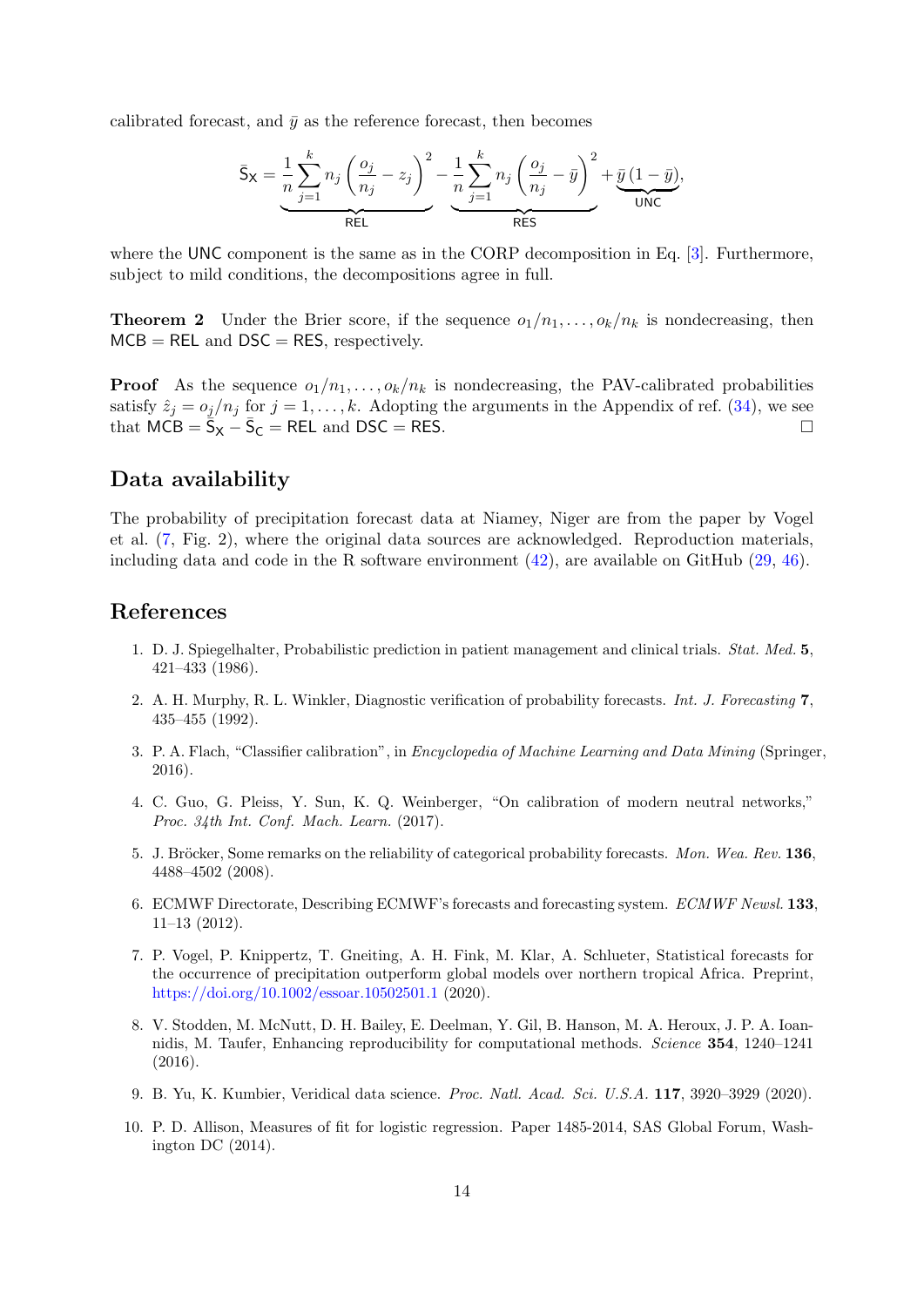- <span id="page-14-0"></span>11. A. Kumar, P. Liang, T. Ma, "Verified uncertainty calibration," Proc. 33rd Conf. Neur. Inform. Process. Syst. (NeurIPS) (2019).
- <span id="page-14-1"></span>12. J. B. Copas, Plotting p against x. Appl. Stat. 32, 25–31 (1983).
- <span id="page-14-2"></span>13. F. Atger, Estimation of the reliability of ensemble-based probabilistic forecasts. Q. J. R. Meteorol. Soc. 130, 627–646 (2004).
- <span id="page-14-3"></span>14. G. W. Brier, Verification of forecasts expressed in terms of probability. Mon. Wea. Rev. 78, 1–3 (1950).
- <span id="page-14-20"></span>15. A. H. Murphy, A new vector partition of the probability score. J. Appl. Meteorol. 12, 595–600 (1973).
- <span id="page-14-4"></span>16. M. Kull, P. Flach, "Novel decompositions of proper scoring rules for classification: Score adjustment as precursor to calibration", ECML PKDD (2015).
- <span id="page-14-5"></span>17. D. B. Stephenson, C. A. S. Coelho, I. T. Jolliffe, Two extra components in the Brier score decomposition. Wea. Forecasting 23, 752–757 (2008).
- <span id="page-14-6"></span>18. H. El Barmi, H. Mukerjee, Inferences under a stochastic ordering constraint. J. Am. Stat. Assoc. 100, 252–261  $(2005)$ .
- <span id="page-14-18"></span>19. F. T. Wright, The asymptotic behavior of monotone regression estimates. Ann. Stat. 9, 443–448 (1981).
- <span id="page-14-7"></span>20. A. Mösching, L. Dümbgen, Montone least squares and isotonic quantiles. El. J. Stat. 14, 24–49 (2020).
- <span id="page-14-8"></span>21. R. E. Barlow, D. J. Bartholomew, J. M. Bremner, H. D. Brunk, Statistical Inference under Order Restrictions (Wiley, 1972).
- <span id="page-14-9"></span>22. T. Fawcett, A. Niculescu-Mizil, PAV and the ROC convex hull. Mach. Learn. 68, 97–106 (2007).
- <span id="page-14-10"></span>23. N. Brümmer, J. Du Preez, The PAV algorithm optimizes binary proper scoring rules. Preprint, <arXiv:1304.2331> (2013).
- <span id="page-14-11"></span>24. M. Ayer, H. D. Brunk, G. M. Ewing, W. T. Reid, E. Silverman, An empirical distribution function for sampling with incomplete information. Ann. Math. Stat. 26, 641–647 (1955).
- <span id="page-14-12"></span>25. J. de Leeuw, K. Hornik, P. Mair, Isotone optimization in R: Pool-adjacent-violators algorithm (PAVA) and active set methods. J. Stat. Softw. 32 (2009).
- <span id="page-14-13"></span>26. P. Flach. Machine Learning: The Art and Science of Algorithms that Make Sense of Data (Cambridge University Press, 2012).
- <span id="page-14-14"></span>27. T. H. Hamill, R. Hagedorn, J. S. Whitaker, Probabilistic forecast calibration using ECMWF and GFS ensemble reforecasts. Mon. Wea. Rev. 136, 2620–2632 (2008).
- <span id="page-14-15"></span>28. D. Freedman, P. Diaconis, On the histogram as a density estimator:  $L_2$  theory. Z. Wahrscheinlichkeitsth. Verw. Geb. 57, 453–476 (1981).
- <span id="page-14-16"></span>29. T. Dimitriadis, A. I. Jordan, R Package 'reliabilitydiag', available at [https://github.com/aijordan/](https://github.com/aijordan/reliabilitydiag) [reliabilitydiag](https://github.com/aijordan/reliabilitydiag) (2020).
- <span id="page-14-17"></span>30. J. Bröcker, L. A. Smith, Increasing the reliability of reliability diagrams. Wea. Forecasting  $22$ , 651–661 (2007).
- <span id="page-14-19"></span>31. P. Groeneboom, J. A. Wellner, Computing Chernoff's distribution. J. Computat. Graph. Stat. 10, 388–400 (2001).